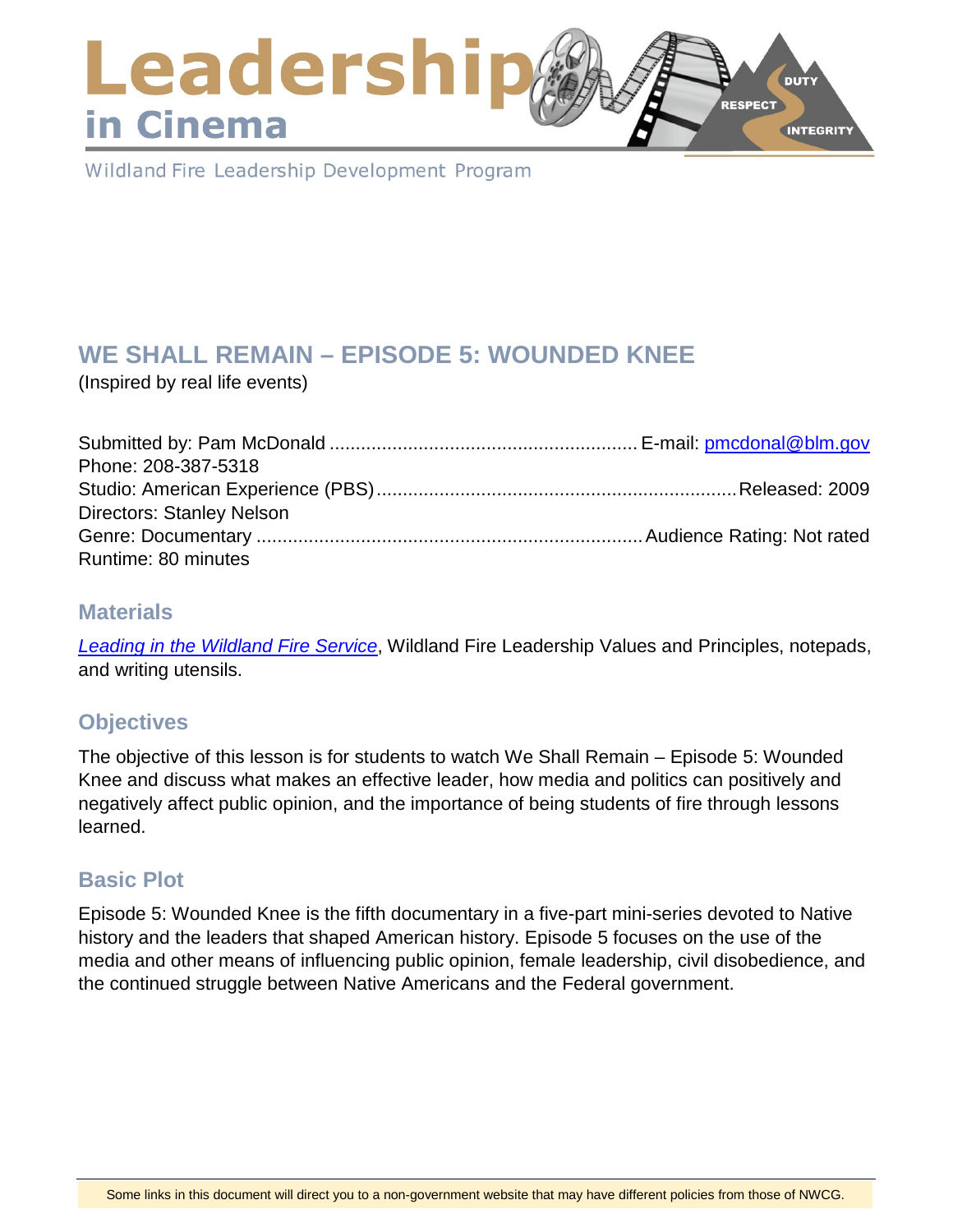## **Facilitator Notes**

Discussion of the events at Wounded Knee (1973) can spur lively debate. Facilitators should encourage debate that promotes leadership development and abides by the values and principles of the wildland fire service.

*Disclaimer:* Information and references provided within this lesson plan are intended for the sole purpose of sharing knowledge to improve leadership and organizational learning throughout the wildland fire community. No endorsement of any contributor or their opinions is given or implied and is presented to begin respectful discussion.

## **Facilitation Tips**

- 1. Organize a group of students to participate in the We Shall Remain Episode 5: Wounded Knee discussion.
- 2. Have students watch individually or as a group We Shall Remain Episode 5: Wounded Knee.
- 3. Conduct a guided discussion (handout and possible comments provided). Have students discuss their findings and how they will apply leadership lessons learned to their role in wildland fire suppression. Facilitate discussion in groups that have difficulty.

*[Leading in the Wildland Fire Service](https://www.nwcg.gov/publications/494-2)* is an integral publication in the Wildland Fire Leadership Development Program. Every wildland fire leader should possess his/her personal copy of this publication which can be order through the Publication Management System.

*Note:* The discussion questions are only a guide. Facilitators have latitude to select questions that meet timeframes and local objectives or develop questions of their own.

### **References**

Facilitators are encouraged to review the links below in order to obtain information that may be helpful during group/classroom discussions and for continued leadership development.

### **Wounded Knee Resources**

- Abourezk, James G. ["Wounded Knee 1973 Series."](http://libguides.usd.edu/abourezk-woundedknee) University of South Dakota.
- Churchill, Ward. ["The Bloody Wake of Alcatraz: Political Repression of the American](http://uclajournals.org/doi/abs/10.17953/aicr.18.4.r68506339r883415?code=ucla-site)  [Indian Movement during the 1970s."](http://uclajournals.org/doi/abs/10.17953/aicr.18.4.r68506339r883415?code=ucla-site) UCLA American Indian Studies Center.
- Scott, Sonya. ["An Examination of the Causes of Wounded Knee 1973: A Case of Intra](http://www.eiu.edu/historia/Historia2008Scott.pdf)[tribal Conflict or Response to Federal Policies toward Indians?"](http://www.eiu.edu/historia/Historia2008Scott.pdf) Historia. Volume 17, 2008.

### **Russell Means Resources**

- Giago, Tim. ["What do Greenpeace and Russell Means Have in Common?"](https://www.huffingtonpost.com/tim-giago/what-do-greenpeace-and-ru_b_230174.html) Huffington Post. July 12, 2009.
- [Russell Means website](http://www.russellmeansfreedom.com/)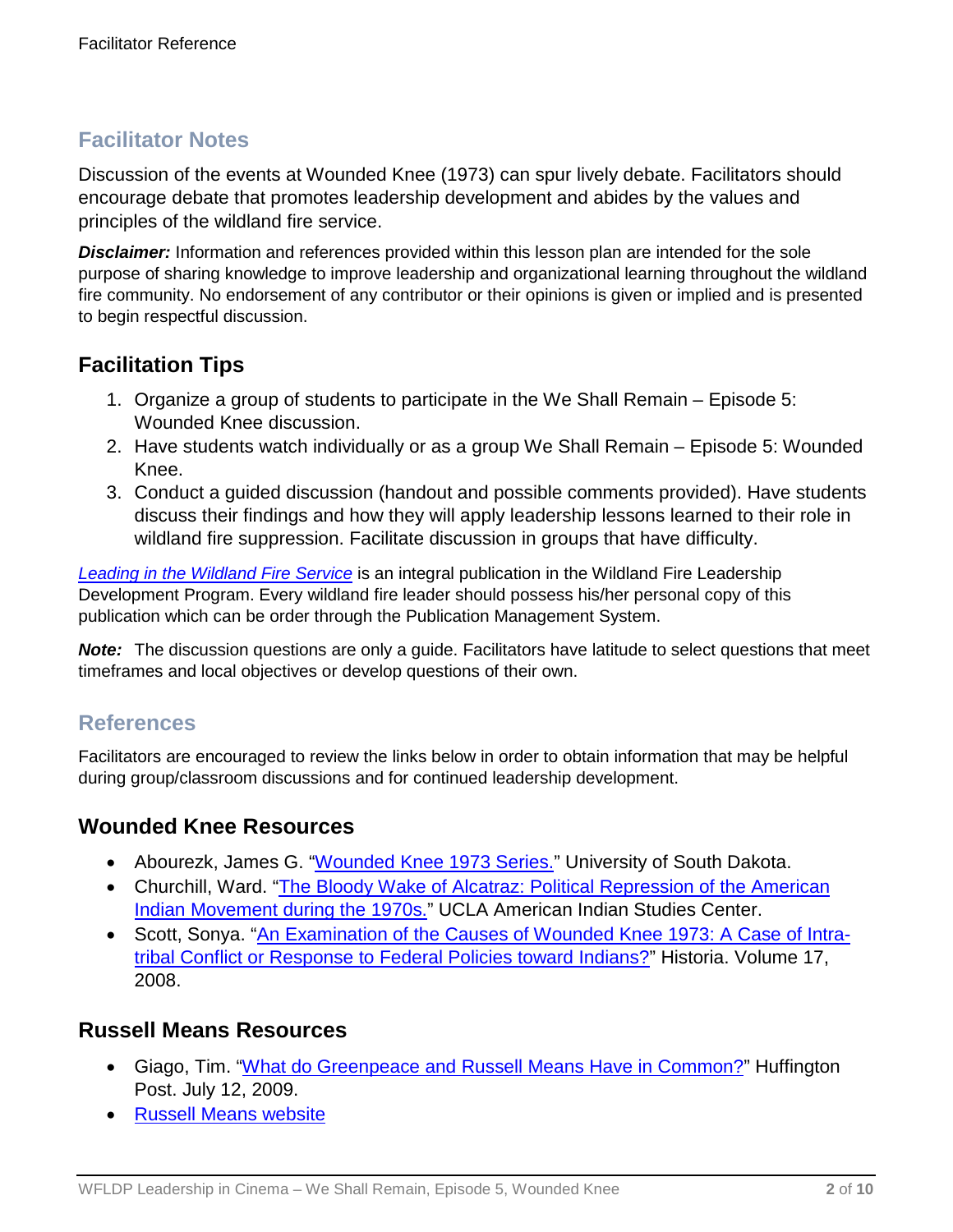• Hyperlinks have been included to facilitate the use of the Wildland Fire Leadership [Development Program website.](https://www.fireleadership.gov/) Encourage students of leadership to visit the [website.](https://www.fireleadership.gov/)

## **We Shall Remain - Episode 5: Wounded Knee**

### **Guided Discussion – Possible Answers**

- 1. Consider the following quote from page 6 of *[Leading in the Wildland Fire Service](https://www.nwcg.gov/publications/494-2)* "Fire leaders bring order to chaos, improve our people's lives, and strengthen our organizations." There seemed to be a whole lot of chaos on the Pine Ridge Reservation in 1973. What factors played a part in creating such an environment?
	- Answers will vary, but may include those written by Sonya Scott in "An Examination of the Causes of Wounded Knee 1973: A Case of Intra-tribal Conflict or Response to Federal Policies Toward Indians?" (Historia, Volume 17, 2008.)
		- o Reservation politics
		- oFederal policies
		- o Race and ethnicity as defined in both Indian and Euro-American terms
		- oSupra-tribal consciousness emerging in a civil rights climate
		- o Charges of injustice against Indians
		- o Numerous co-existing struggles
			- Richard Wilson and Russell Means
			- AIM/Russell Means and the federal government
			- National interests (access to energy resources)
			- **Indian interests**
- 2. Leaders are often distracted by issues unrelated to the mission at hand. What issues may have distracted Federal government leaders from hearing protestor calls for a federal investigation of corruption on South Dakota reservations as well as hearings on broken treaties? Avoid the temptation to debate whether or not these issues actually occurred or distracted leaders. What issues distract the wildland fire leader from his/her mission of wildland fire suppression?
	- Answers will vary, but may include:
		- o"Why not? You know, I don't see why the North Vietnamese should take precedent over the American Indian people. You know, we've been fighting this war for 400 years. And if he can spare the time to go over there, he should be able to spare the time to come here." (24:59-25:13)
		- o "There's no question that the White House was distracted during this Wounded Knee siege. Although they sent midlevel officials out to run this siege operation, they didn't have their mind on it. Nixon had his mind on trying to survive the Watergate thing. Things might have turned out a lot differently had they not been distracted." (25:35-26:01)
		- o "With the White House increasingly preoccupied with Watergate, the government had allowed the occupation of Wounded Knee to drag on. But at the end of March, the Justice Department sent a new negotiator who changed tactics." (52:28-52:48)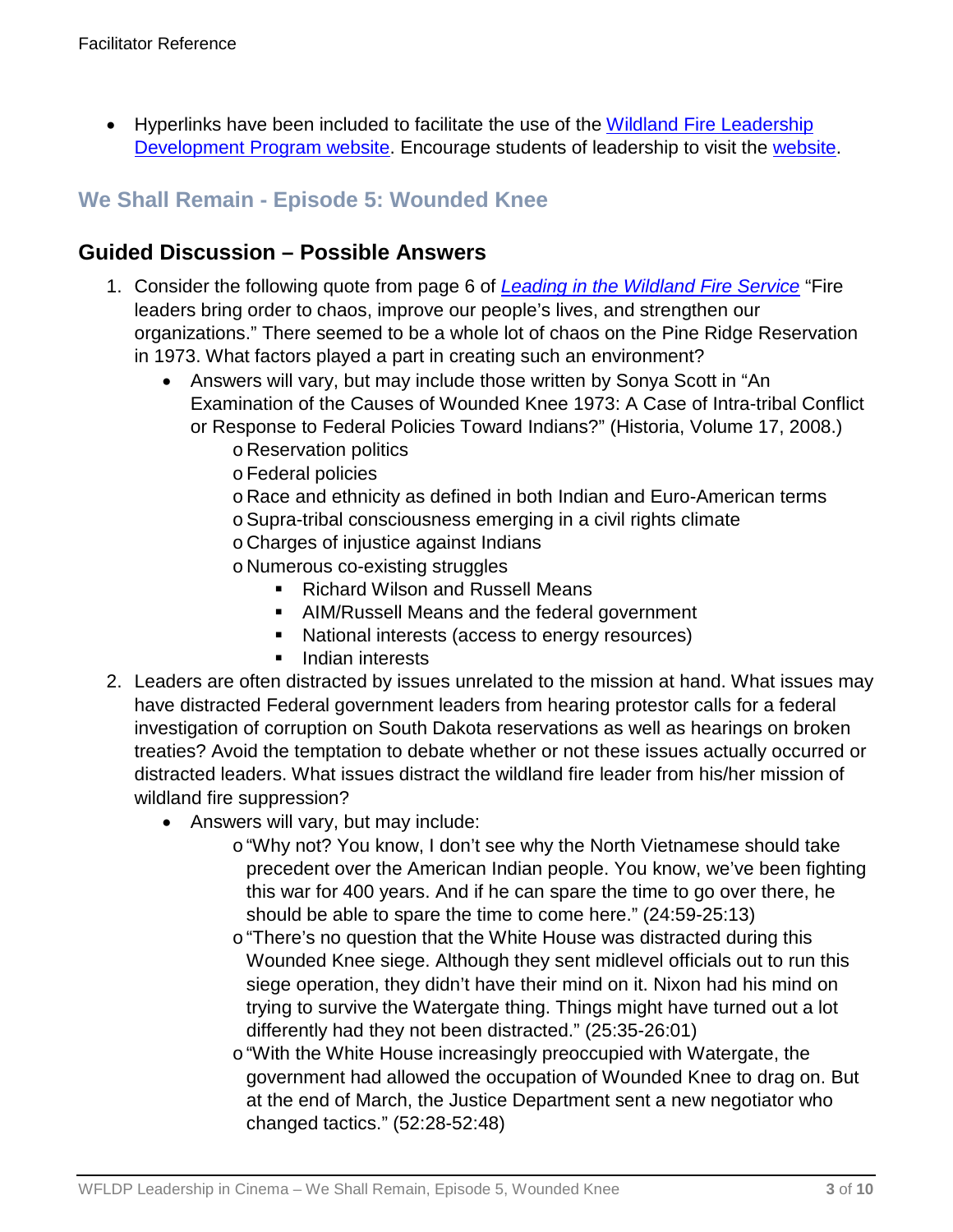- Answers will vary, but may include:
	- oJurisdictional lines blur or overlap
	- oPolitical pressure
	- o Media requests
	- o Major fire event (fatality, burnover, etc.)
	- oPersonal considerations (family, stress, skill level)
- 3. Put yourself in the position of one of the five traditional Oglala chiefs during the occupation. What is the situation? What are your options?
	- Answers will vary, but may include
		- o"Calling in AIM is attractive, but it's a roll of the dice. It's a roll of the dice because where AIM goes chaos often follows. So that when those traditional chiefs bring in AIM, they're doing this in full knowledge that as they go down the road they don't know exactly what's going to happen." (20:51-21:11)
		- o"The Oglalas had exhausted all legal options. They believed that to put an end to Wilson's harassment and intimidation, they needed what AIM could offer." (21:11-21:22)
		- o "At a crowded meeting at a community center, dissident Oglalas, five traditional chiefs, and AIM representatives finally arrived at a radical plan: together they would seize the town of Wounded Knee. They would force Dick Wilson from office, and, for the first time in nearly a century, draw national attention to Indian concerns." (22:00-22:20)
		- o "Fools Crow and the other Oglala leaders had had enough. Despite AIM's objections, they insisted on bringing the occupation to an end." (1:06:31- 1:06:42)
- 4. Leaders on all sides of the conflict were passionate and often aggressive about their causes. Is aggressiveness in a leader good or bad? Respectfully discuss in your groups a personal experience where overly-aggressive behavior undermined organizational effectiveness. If your group lacks personal experiences, debate whether AIM's, Dick Wilson's, or federal government official leadership styles were too aggressive. Discuss how this topic relates to "Art of Leadership" found in *Leading in the Wildland Fire Service*, page 9.
	- Answers will vary.
		- oAggressiveness in a leader can be a strength and a weakness. (Quotes from "Aggressive Leadership: When Does Strength Become Weakness?" by Robert L. Turknett and James L. Anderson)
		- oStrength "when associated with a drive for results, a willingness to take risks, and the pursuit of new business"
		- oWeakness "when it erodes interpersonal relationships"
		- o"By 1973, the Lakota way of life on the plains was largely in the past. The Oglala Sioux Tribal government ran things on Pine Ridge, and where traditional chiefs had once sought consensus, elected Chairman Dick Wilson ruled with an iron hand." (8:23-8:46)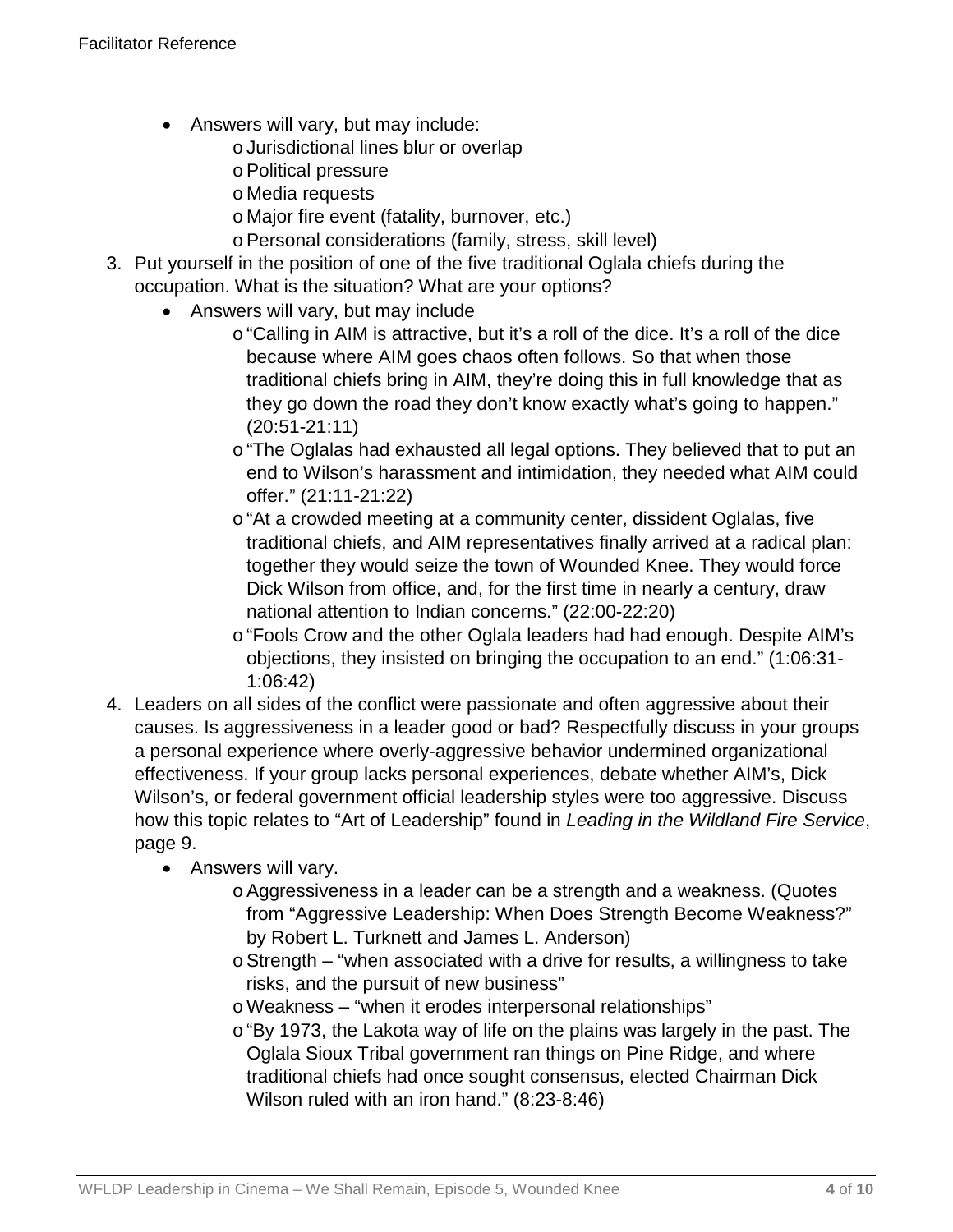- o"When traditional Oglalas challenged corruption in tribal government, Dick Wilson responded with force." (9:33-9:42)
- o"The military response is overwhelming. It involves plans using the US army to put down this rebellion. Clearly there are people within the Federal government who see a need to take it to the limit." (13:15-13:44)
- o "Since its founding in 1968 the American Indian Movement had been divisive—its militant tactics controversial even among Native people." (17:23-18:15)
- o "There was absolutely an element in AIM that considered itself a revolutionary organization who were comfortable being around guns, who absolutely loved the idea of AIM being outlaws - who just wanted to get it on." (20:18-20:35)
- *Leading in the Wildland Fire Service* "Art of Leadership"
	- o"Leaders deeply affect people and organizations, both positively and negatively."
	- o"Ultimately, the art of leadership requires successfully balancing many factors in the real world, based on the situation at hand, to achieve a successful outcome."
- 5. Read "Situational Communication" on pages 51 and 52 of *Leading in the Wildland Fire Service*. How did leaders within this conflict use media? How effective was the use of this tactic?
	- Leaders on both sides of the conflict fought much of the battle in the courts of public opinion via the media. The tactic proved both good and bad depending on what which side of the conflict you were on and whether more pressing media events (Watergate) overshadowed the coverage—negative for protestors, positive for the government.
		- o"AIM can bring bodies. They can bring people. They have the phone numbers of people at TV networks uh, who can get on airplanes and bring television cameras out. None of the established national Indian organizations can do what AIM does." (21:22-21:41)
		- o"This is where the television crews await the hour-by-hour events in Wounded Knee. This privileged position is protected by the Indian Chiefs. Clearly the chiefs are anxious that this rebellion and its outcome receive as much publicity as possible." (31:49-32:09)
		- o"One week into the siege, all three television networks had stationed reporters in Wounded Knee. Polls estimated that more than 90% of Americans were following the crisis on the nightly news." (32:40-32:55)
		- o"If they came and killed all of us, it would be recorded and it would be seen by the world where the 1890 massacre wasn't. And if they didn't, if they decided, you know, that that media was there so they don't want to murder all of us, well, then the media is there to tell our side of the story." (32:55- 33:15)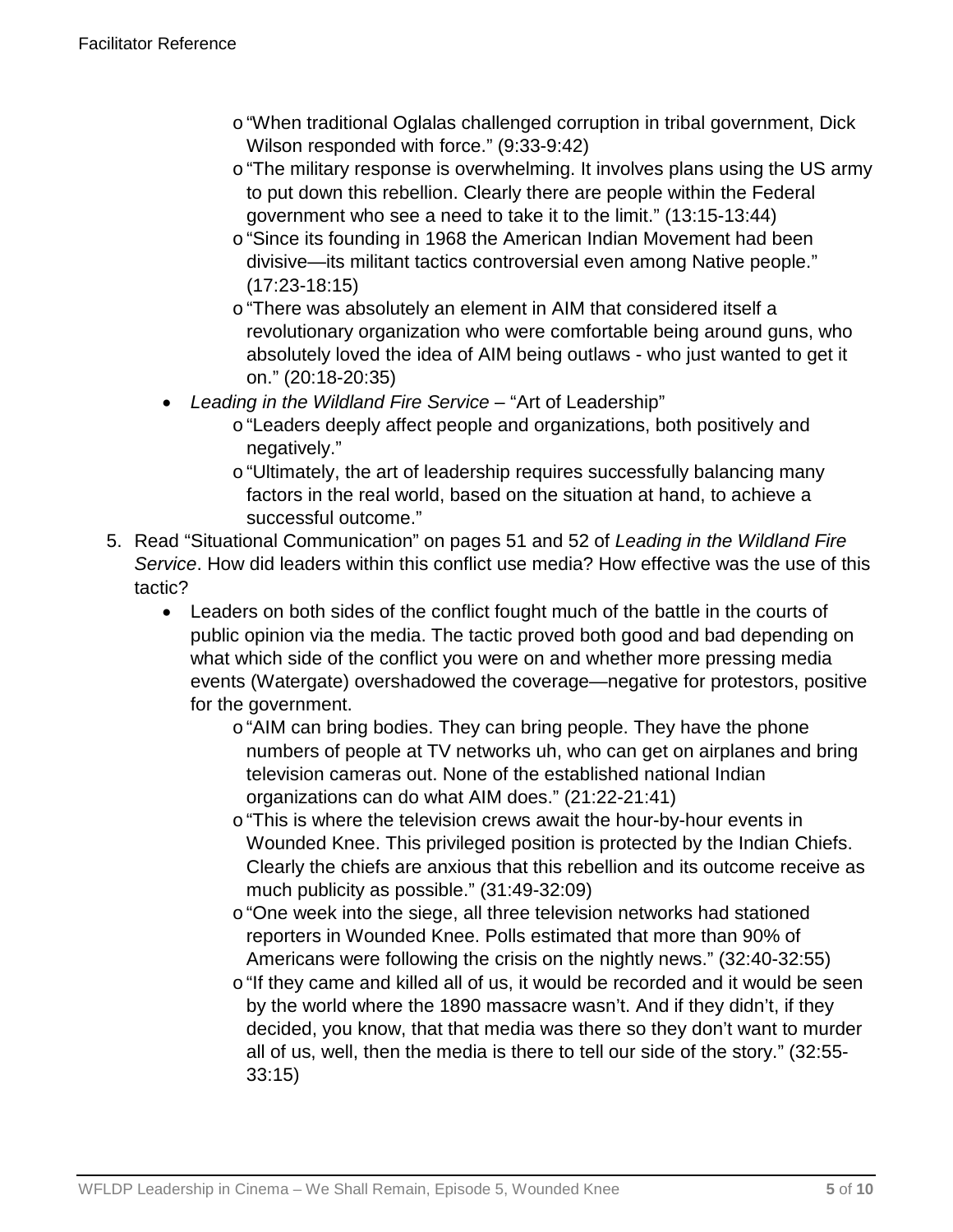- o"I frankly think that the barring of the news media has had an effect on negotiations. A positive effect from the government's point of view because...." (53:28-53:40)
- o"Marlon Brando refused his Oscar for Best Actor in The Godfather, in protest of the negative portrayal of Indians in the movies." (53:55-55:03)
- 6. The Wounded Knee conflict of 1973 seems to follow the common mantra that "history repeats itself." Wildland fire has historical events of its own that are destined to happen again. Discuss in your groups events from our history that may provide lessons learned for present wildland fire leaders.
	- Answers will vary, but may include:
		- o Refer to the vignettes referenced throughout *Leading in the Wildland Fire Service*.
		- oVarious tragedy fires such as Mann Gulch, Rattlesnake, Inaja, Loop, and South Canyon
			- **Encourage students to participate in Leadership Challenge #3 found** on page 2 of their handout.
- 7. What leadership role did women play in the Wounded Knee conflict of 1973?
	- Answers will vary, but may include:
		- oWomen played a vital part in the conflict. Traditional male tribal leaders had difficulty in deciding whether to follow AIM's radical plan. The women who had traditionally been quiet had enough and began to speak up, asking for radical action.
			- "I [Madonna Thunder Hawk] was ready to do whatever it takes for change. I didn't care. I had children, and for them I figured I could make a stand here." (1:06-1:17)
			- "We've always been peaceful and pretty much mind our own business, making our living and raising our family, law-abiding. Well I believe that the time has come that we have to commit violence in order to be heard. I don't want to see anybody killed or anything, but the time is gonna come when violence might have to be committed in order to wake the people up." (11:42-12:16)
			- "There was this hesitation. No one could make a decision, and no one would endorse us and then the women started to talk." (22:46- 22:56)
			- "But I'm not scared of them anymore." (Ellen Moves Camp, 23:06-23:35)
			- "And she [Ellen Moves Camp] was pushing. And she was pushing to spark something. And, oh, it did." (23:35-23:44)
			- "I [Madonna Thunder Hawk] knew we were making history for our people. It didn't all happen in the 1800s. We're still fighting in the modern day. I mean that's how I felt! That, it was a continuation, and that's why I was not afraid. I was not afraid." (28:28-28:50)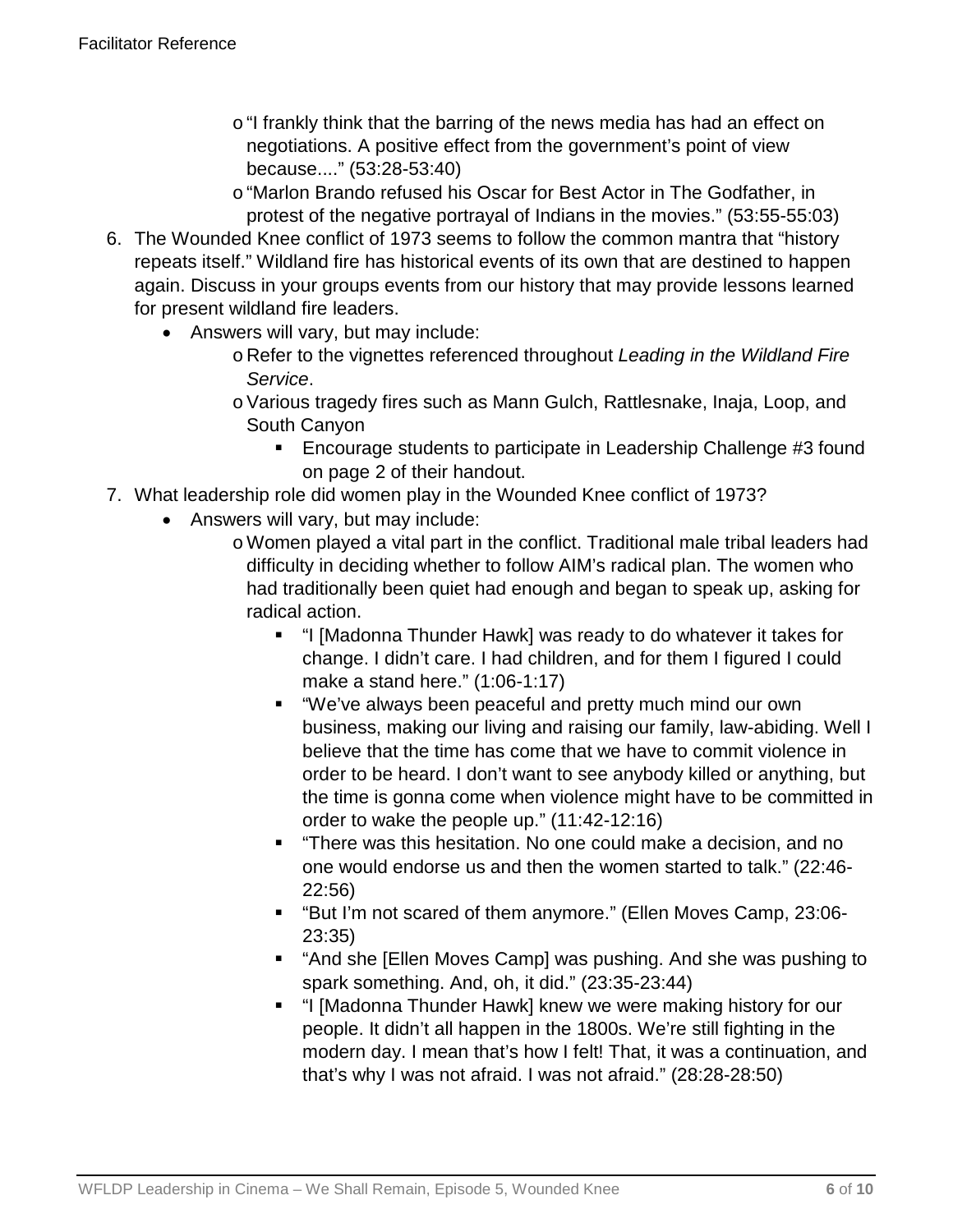- 8. Discuss how the following quote from LaNada Warjack could be one describing the wildland fire community. "We didn't care what tribe anyone was. We were Indian people. We were a race." (50:10-50:40)
	- Answers will vary, but may include
		- oWildland fire suppression is mainly an interagency effort that moves about the world suppressing wildfire and assisting with other national/international events. Each firefighter represents a specific agency, but when dispatched to an incident becomes one with representatives of other agencies to complete the mission. Uniforms are traded for Nomex uniting the many as one.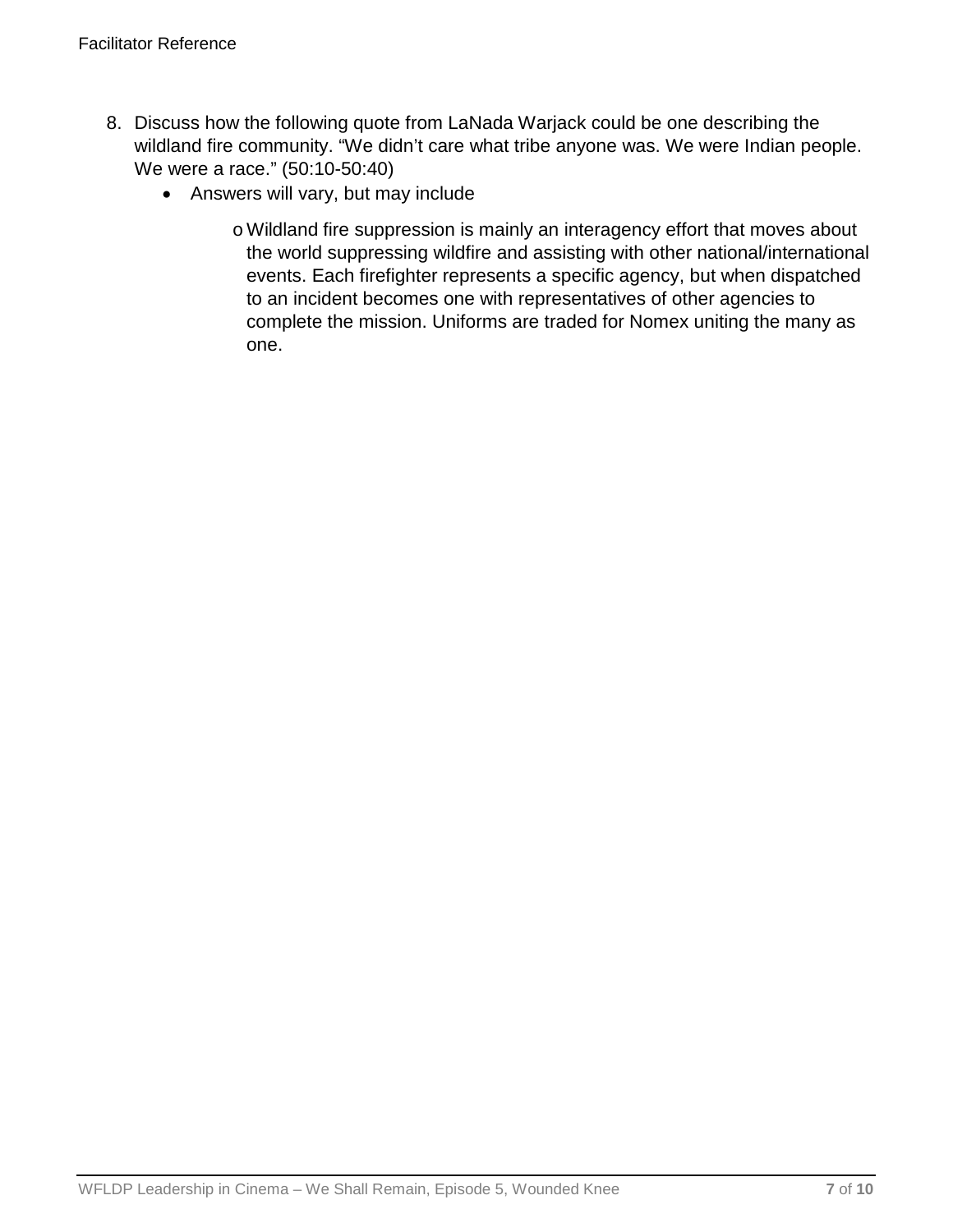#### Be proficient in your job, both technically & as a leader.

- Take charge when in charge.
- Adhere to professional standard operating procedures.
- Develop a plan to accomplish given objectives.

#### Make sound & timely decisions.

- Maintain situation awareness in order to anticipate needed actions.
- Develop contingencies & consider consequences.
- Improvise within the commander's intent to handle a rapidly changing environment.

#### Ensure that tasks are understood, supervised, accomplished.

- Issue clear instructions.
- Observe & assess actions in progress without micro-managing.
- Use positive feedback to modify duties, tasks & assignments when appropriate.

#### Develop your subordinates for the future.

- Clearly state expectations.
- Delegate tasks that you are not required to do personally.
- Consider individual skill levels & developmental needs when assigning tasks.

#### Know your subordinates and look out for their well-being.

- Put the safety of your subordinates above all other objectives.
- Take care of your subordinate's needs.
- Resolve conflicts between individuals on the team.

#### Keep your subordinates informed.

- Provide accurate & timely briefings.
- Give the reason (intent) for assignments & tasks.
- Make yourself available to answer questions at appropriate times.

#### Build the team.

- Conduct frequent debriefings with the team to identify lessons learned.
- Recognize accomplishments & reward them appropriately.
- Apply disciplinary measures equally.

#### Employ your subordinates in accordance with their capabilities.

- Observe human behavior as well as fire behavior.
- Provide early warning to subordinates of tasks they will be responsible for.
- Consider team experience, fatigue & physical limitations when accepting assignments.

#### Know yourself and seek improvement.

- Know the strengths/weaknesses in your character & skill level.
- Ask questions of peers & supervisors.
- Actively listen to feedback from subordinates.

#### Seek responsibility and accept responsibility for your actions.

- Accept full responsibility for & correct poor team performance.
- Credit subordinates for good performance.
- Keep your superiors informed of your actions.

#### Set the example.

- Share the hazards & hardships with your subordinates.
- Don't show discouragement when facing setbacks.
- Choose the difficult right over the easy wrong.





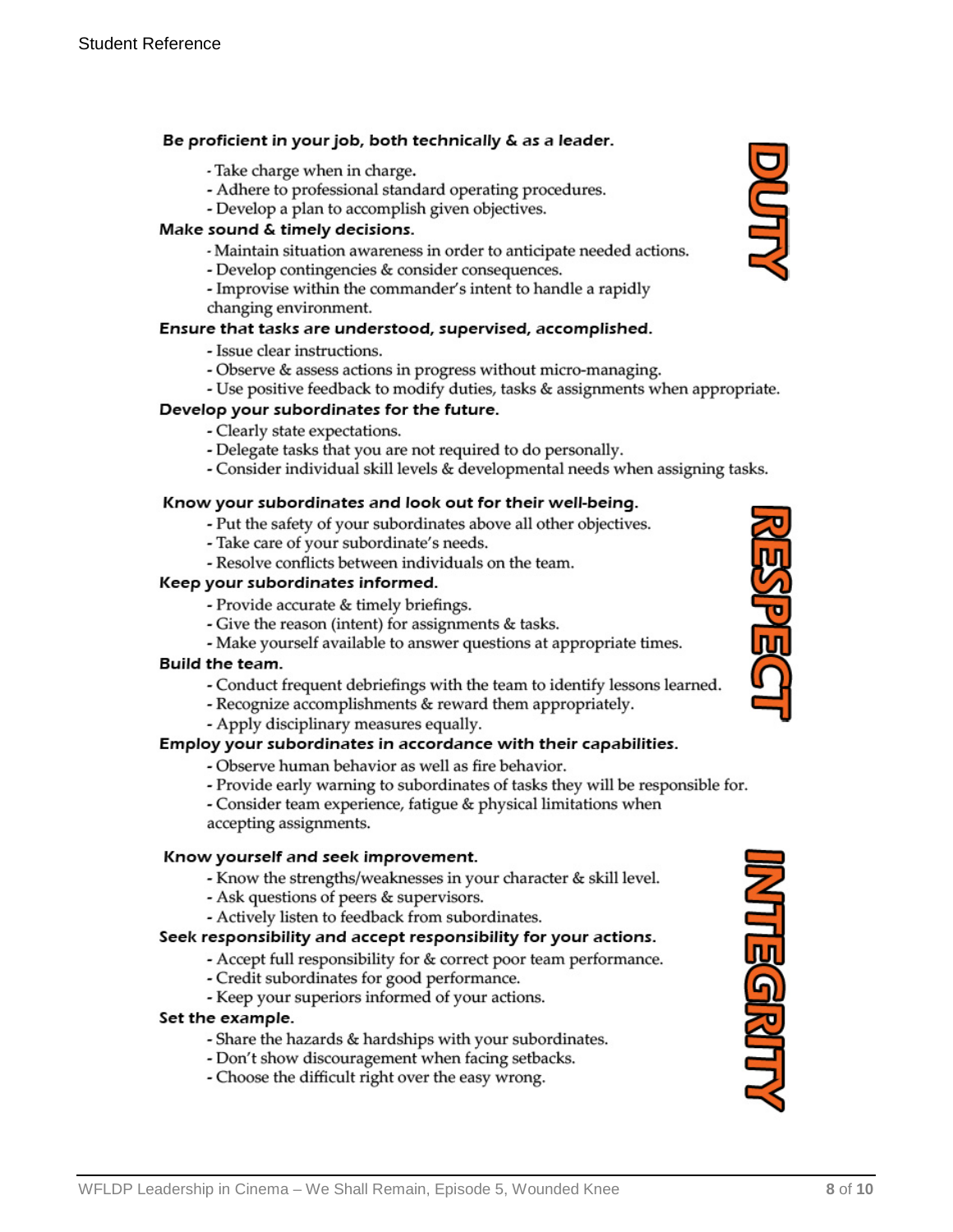## **We Shall Remain - Episode 5: Wounded Knee**

### **Guided Discussion**

- 1. Consider the following quote from page 6 of *Leading in the Wildland Fire Service* "Fire leaders bring order to chaos, improve our people's lives, and strengthen our organizations." There seemed to be a whole lot of chaos on the Pine Ridge Reservation in 1973. What factors played a part in creating such an environment?
- 2. Leaders are often distracted by issues unrelated to the mission at hand. What issues may have distracted Federal government leaders from hearing protestor calls for a federal investigation of corruption on South Dakota reservations as well as hearings on broken treaties? Avoid the temptation to debate whether or not these issues actually occurred or distracted leaders. What issues distract the wildland fire leader from his/her mission of wildland fire suppression?
- 3. Put yourself in the position of one of the five traditional Oglala chiefs during the occupation. What is the situation? What are your options?
- 4. Leaders on all sides of the conflict were passionate and often aggressive about their causes. Is aggressiveness in a leader good or bad? Respectfully discuss in your groups a personal experience where overly-aggressive behavior undermined organizational effectiveness. If your group lacks personal experiences, debate whether AIM's, Dick Wilson's, or federal government official leadership styles were too aggressive. Discuss how this topic relates to "Art of Leadership" found in *Leading in the Wildland Fire Service*, page 9.
- 5. Read "Situational Communication" on pages 51 and 52 of Leading in the Wildland Fire Service. How did leaders within this conflict use media? How effective was the use of this tactic?
- 6. The Wounded Knee conflict of 1973 seems to follow the common mantra that "history repeats itself." Wildland fire has historical events of its own that are destined to happen again. Discuss in your groups events from our history that may provide lessons learned for present wildland fire leaders.
- 7. What leadership role did women play in the Wounded Knee conflict of 1973?
- 8. Discuss how the following quote from LaNada Warjack could be one describing the wildland fire community. "We didn't care what tribe anyone was. We were Indian people. We were a race." (50:10-50:40)